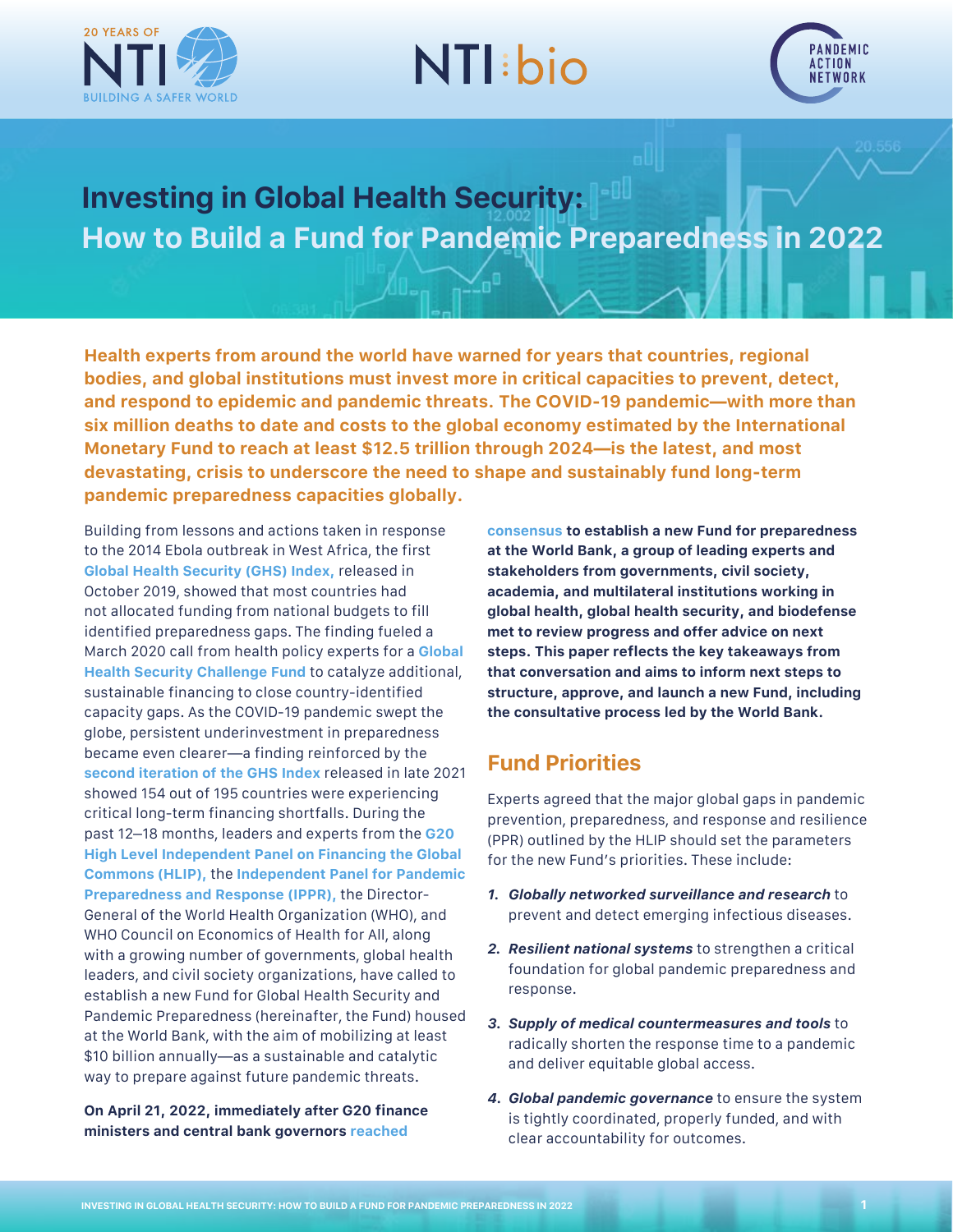These categories, however, are broad and might not provide enough direction to set clear parameters and priorities for Fund activities. Determining guidelines and/or priorities within them will be critical to focusing the early activities of the Fund on the most pressing issues, prioritizing activities that can yield progress in the near-term and for which grant funding will be most effective, and distinguishing the Fund's purpose from that of other institutions. For example, capacities related to upstream research and development (R&D) may not be suitable for including in the category "supply for medical countermeasures." Although additional resources are needed for pandemic R&D, new, grant-based funding may not align with proven incentive structures for early- and mid-stage medical R&D, such as advanced market commitments and at-risk funding. Additionally, upstream R&D costs are high, could quickly expend a nascent Fund's budget, and have other, more tailored financial supports. Fund resources in this category could be more focused on operationalizing manufacturing, supply chain, and logistics capacities. Others strongly champion investing in the health workforce as part of building of "resilient national systems," yet whether the Fund should support any and all health workforces—or a more focused subset of the workforce—needs to be defined.

It will also be important to determine whether this Fund will strictly focus on preparedness capacities, or if it will also be a vehicle for surge funding in a health emergency. Both types of financing are needed for future threats. However, it may make sense for this Fund to be laser focused on filling preparedness gaps while in parallel advancing a structure for emergency surge funding during an active crisis—especially as funding needed to both support preparedness and emergency response is far greater than the \$10 billion annually targeted for this Fund.

What is clear is that the Fund should prioritize core capacity building so that countries and regions are prepared to detect, prevent, and rapidly respond to outbreaks with pandemic potential. Countries and regional organizations must play a strong role in determining priorities for investment through leadership, decision making, and governance of the Fund. By working with countries to identify gaps, maintaining accountability in addressing gaps, and serving as a catalyst for additional and sustainable domestic and international investment for pandemic preparedness, the Fund can play a significant role in promoting country and regional ownership for global health security.

#### **Fund Principles**

Experts discussed the strengths of advancing the Fund as a Financial Intermediary Fund (FIF) at the World Bank, including building on the Bank's unique capabilities and track record to stand-up, structure, mobilize resources, and manage purpose-driven international funds. They noted, however, that fund structure and priorities are interlinked, and that a grant-based FIF structure can help define Fund priorities by nature of the initiatives grant funding is best placed to support.

Other principles for the Fund design, structure, and governance include:

- *• Complement existing global health institutions*  **and financing mechanisms and avoid further**  *fragmentation of the global health architecture.* It is critical to ensure a new Fund is complementary to other mechanisms of the World Bank, WHO, and other global institutions. The Fund must focus on investments needed to close identified gaps in preparedness at the country, regional, and global levels, complementing and addressing priorities not currently within the mandates of multilateral organizations like Gavi, Global Fund, and the Coalition for Epidemic Preparedness Innovations.
- *• Mobilize new funds from across sectors and catalyze new investments at the national and regional levels.* The Fund must be additive and mobilize new, diverse resources for pandemic preparedness from a whole-of-government, wholeof-society perspective. It must not drive further competition for existing Official Development Assistance (ODA) or global health and development resources. Additionally, the Fund should work to incentivize domestic resource mobilization for pandemic preparedness through mechanisms such as matching funds—which will require support and engagement from political leadership in all countries and regions.
- *• Engage country and regional partners as advocates and implementers.* Countries and regions know best their gaps in preparedness capacity and understand contextually specific needs and priorities. Positioning countries and regional organizations to identify and champion their priorities for the Fund, as well as serve as implementers, is critical to expeditiously channeling resources to where they are most needed, alongside potential implementation through global and multilateral institutions.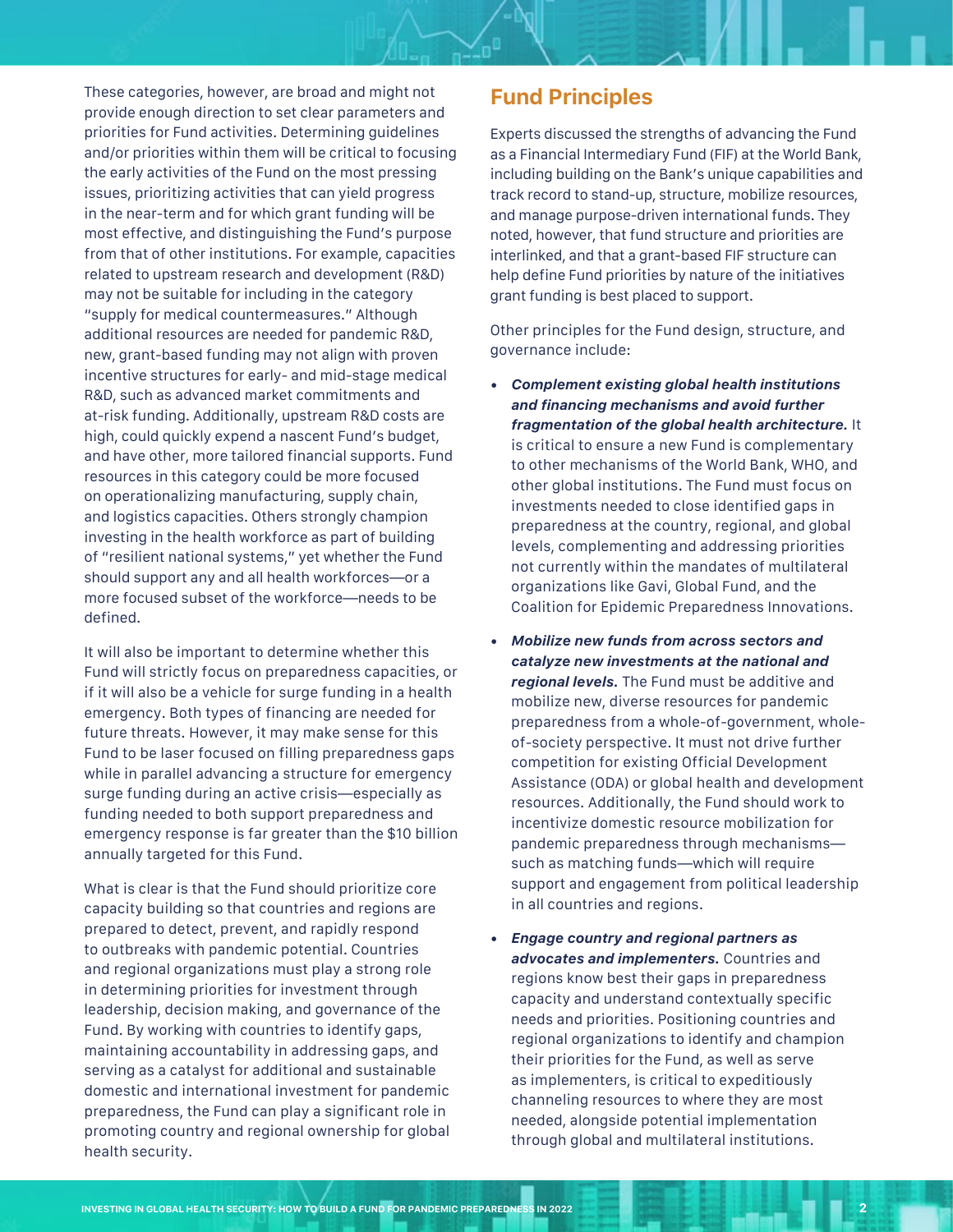- *• Identify and prioritize the greatest needs.* The Fund should prioritize resources to the most urgent and acute needs, informed by countries, regions, and needs and gaps assessments. The Fund should not exist primarily to "top off" existing global health organizations, even if their work aligns with pandemic preparedness and response, but rather should channel funding to those organizations if they are identified as the most efficient implementers of resources for acute needs as defined by countries and regions.
- *• Focus on near-term, concrete gains.* To drive longterm buy-in and support, the Fund should prioritize investments in near-term, concrete gains to show early proof-of-concept and effectiveness.

#### **Process for Standing-Up a Fund**

The process for determining the Fund's priorities, structure, modalities, and governance must be transparent and inclusive, so that the Fund is effective, legitimate, and sustainable. As the World Bank launches an official consultative process to inform recommendations to its Executive Board on Fund design, priorities, and governance, this and any future decision making processes should engage not only "traditional" and well-connected stakeholders, but also organizations and communities that would be most affected by the Fund's investments. This will mean striking thoughtful balances between moving expeditiously to take advantage of political momentum and taking the required time to meaningfully consult with a globally diverse and representative set of stakeholders, including civil society and other non-state actors.

**Key considerations follow to help drive productive engagement with diverse stakeholders and build toward a Fund that is not only impactful, but inclusive and legitimate**.

*• Provide meaningful engagement opportunities for governments at all income levels, and civil society and community organizations* through the World Bank, in collaboration with WHO and other multilateral organizations, to lead an inclusive design and priority-setting process*.* This will increase global support and buy-in, cement the fund as a cross-cutting global good, and help ensure the strong stakeholder engagement needed for successful Fund implementation.

- *•* **Define and delineate stakeholder roles and**  *responsibilities in design and governance* to safeguard the equity of governments, regional and multilateral organizations, donors and philanthropies, and civil society/non-state actors. Each entity has unique and valuable insight to shape the decisions, tools, and incentives to make this Fund successful.
- *• Fund process and rapid actions must remain broadly shared* ensuring that the commitments made by governments, regional organizations, and civil society are shepherded forward in a productive manner and in line with agreed upon priorities (e.g., the HLIP, Joint Task Force, and G20 discussions).
- *•* **Incorporate the identified preparedness gaps by**  *countries and regional organizations* as articulated through existing tools, such as the WHO Joint External Evaluation and Global Health Security Index, or other priority-setting channels. The World Bank must then prioritize, in consultation with partners, Fund resources to support countries and regional organizations with the greatest needs.
- *• Ensure timely and transparent updates on Fund activities and achievements to build and sustain political support and* confidence in the Fund and demonstrate the Fund's added value to the global architecture. This should include an emphasis on supporting countries and regional institutions in developing stronger systems for accountability.

#### **Conclusion**

Global leaders have coalesced around the need for a new Fund, and this is a welcomed achievement for our collective global health security. But the hard work is just beginning. Building a Fund that is transformative and sustainable will require:

- Carefully and deliberately prioritizing the issue of acute needs at the country and regional levels, advancing tangible and near-term gains, and distinguishing the added value and complementarity of the Fund in the broader global health landscape.
- Broad and meaningful consultation and engagement to build long-term support and direction from diverse stakeholders.
- Strong, inclusive governance, accountability, and reporting to build a sustainable and trusted structure for the long-term.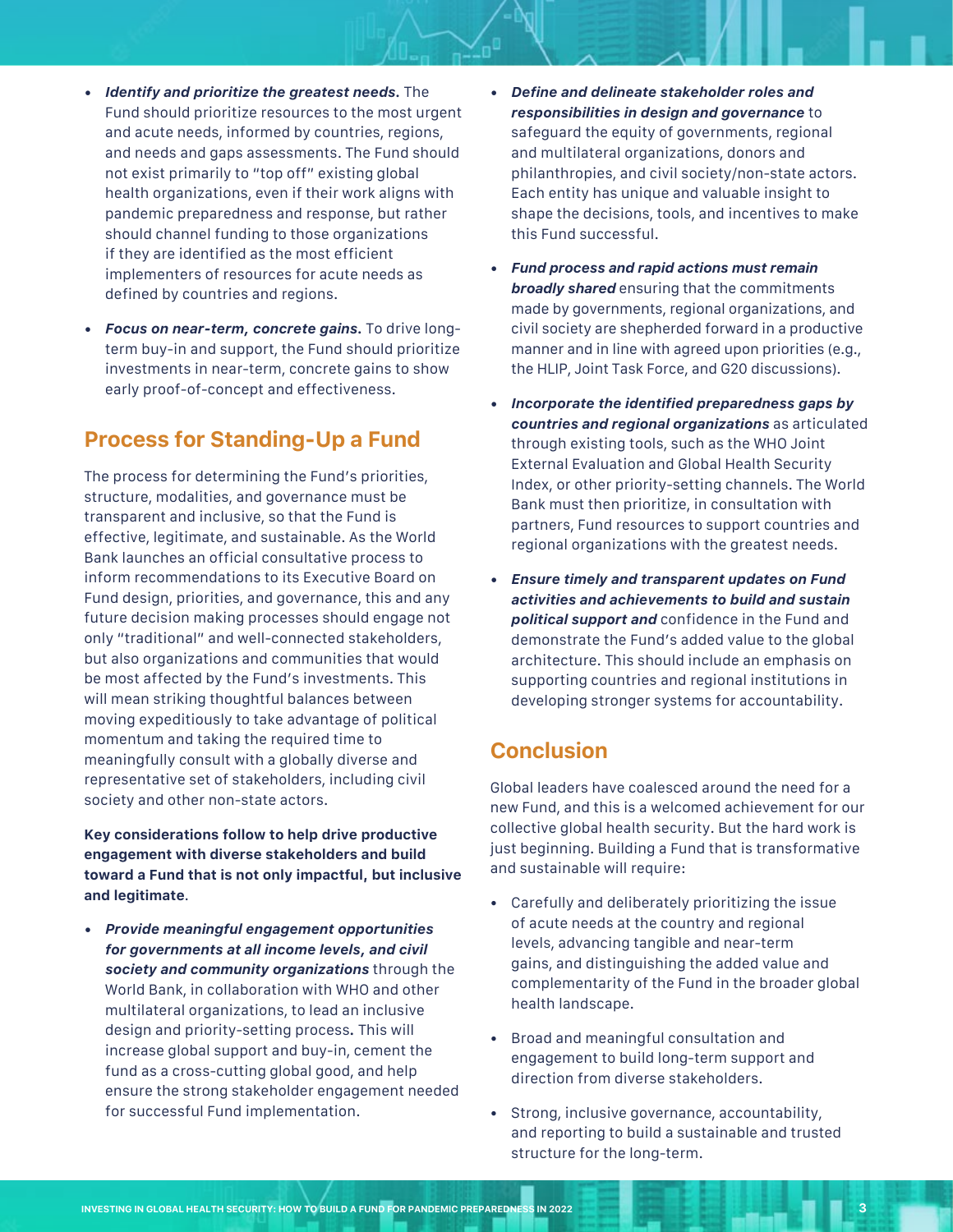### **Contributors**

*This paper was informed by a consultative meeting that included the following thought leaders and experts.*  This paper does not necessarily reflect the views of their institutions or consensus view on all points by all *participants.*

- 1. Co-Chair, Margaret A. Hamburg, Nuclear Threat Initiative
- 2. Co-Chair, Carolyn Reynolds, Pandemic Action Network
- 3. Ashley Arabasadi, Management Sciences for Health
- 4. Bruce Aylward, World Health Organization
- 5. Priya Basu, World Bank
- 6. Kate Dodson, United Nations Foundation
- 7. Victor Dzau, U.S. National Academy of Sciences
- 8. Jeremy Farrar, Wellcome Trust
- 9. Amanda Glassman, Center for Global Development
- 10. Angela Hinds, Caribbean Public Health Agency
- 11. Lisa Indar, Caribbean Public Health Agency
- 12. Rebecca Katz, Georgetown University
- 13. Magnus Lindelow, World Bank
- 14. J. Stephen Morrison, Center for Strategic and International Studies (CSIS)
- 15. John Nkengasong, Africa Centers for Disease Control and Prevention
- 16. Raj Panjabi, United States Government
- 17. Elizabeth Radin, International Rescue Committee
- 18. John-Arne Røttingen, Norway
- 19. Joy St. John, Caribbean Public Health Agency
- 20. Brad Tytel, Bill & Melinda Gates Foundation
- 21. Stephanie Williams, Australian Government